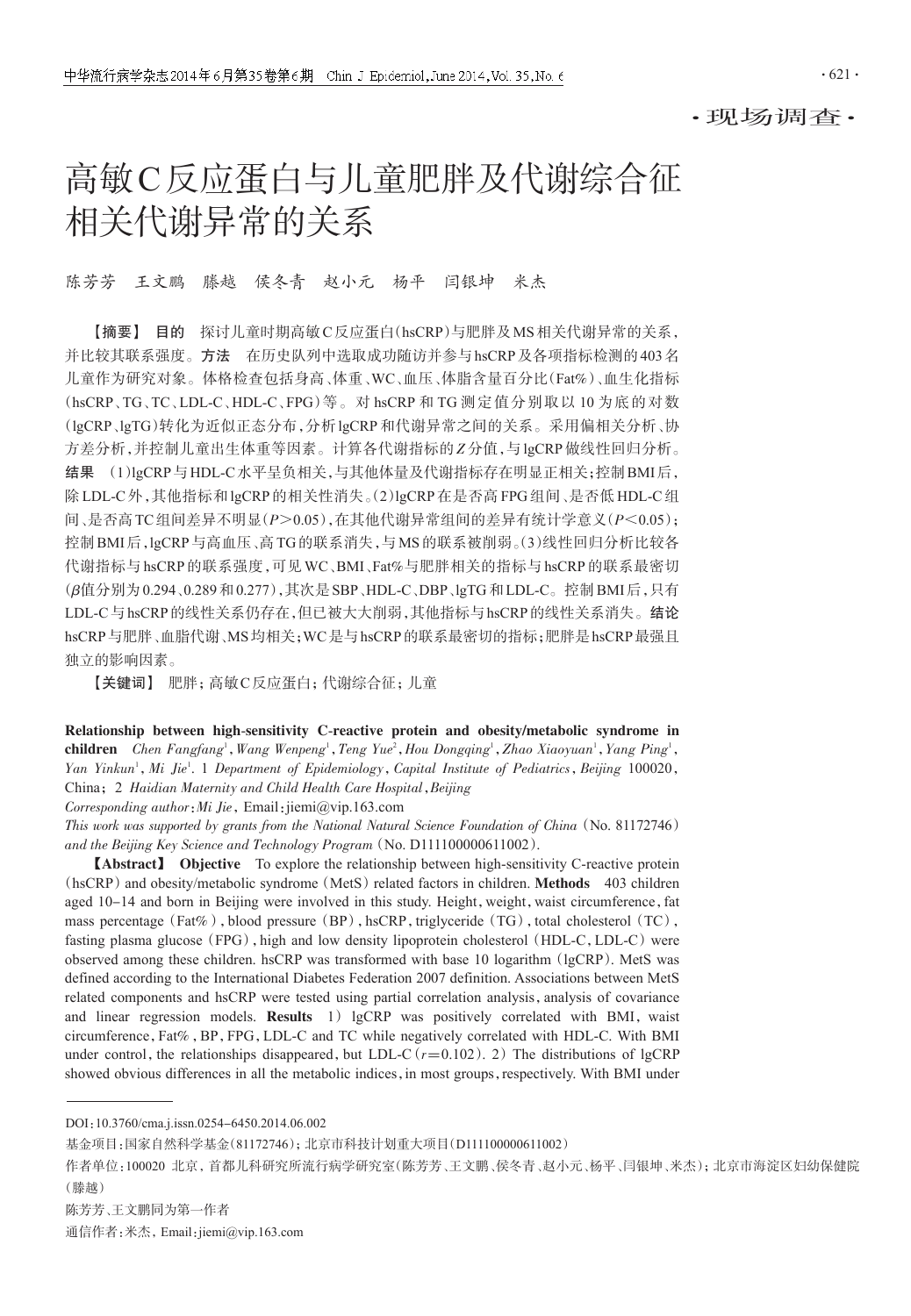control, close relationships between lgCRP and high blood pressure/high TG disappeared and the relationship with MetS weakened. 3) Through linear regression models, factors as waist circumference, BMI, Fat% were the strongest factors related to hsCRP, followed by systolic BP, HDL-C, diastolic BP, TG and LDL-C. With BMI under control, the relationships disappeared, but LDL-C ( $\beta$  =0.045). Conclusion hsCRP was correlated with child obesity, lipid metabolism and MetS. Waist circumference was the strongest factors related with hsCRP. Obesity was the strongest and the independent influencing factor of hsCRP.

[Key words] Obesity; High-sensitivity C-reactive protein; Metabolic syndrome; Child

C反应蛋白(CRP)作为动脉粥样硬化的炎性介 质,被认为是未来心血管事件最强有力的炎性标志 物而备受关注。虽然 CRP 在体内的确切角色还不 是很清楚,但其本质是构成非特异性防御的基本物 质。目前越来越多的学者建议MS组分还应增加微 量蛋白尿、高尿酸血症、促炎症状态(即CRP)增高及 促血栓状态增高等,认为当这些组分聚集出现在同 一个体时,将使心血管发病风险大为增加[<sup>1</sup>] 。常规 CRP 检测不能很好的反映出低水平 CRP 浓度的变 化,随着检验技术的发展,高敏C反应蛋白(hsCRP) 检验可检测出低水平(0.1~10 mg/L)的 CRP 浓度, 研究证实<sup>[2]</sup>,成年人CRP水平的微小变化与肥胖及 MS相关代谢指标密切相关。而成年人肥胖及相关 代谢异常在很大程度上又是儿童肥胖在成人期的延 续发展,肥胖儿童将成为成年后代谢性疾病的高危 人群:3]。hsCRP作为一种慢性系统性炎症标志物, 是健康人未来心血管事件独立危险因子,探讨儿童 期hsCRP的变化是否与肥胖及MS相关代谢指标相 关,有助于了解肥胖儿童的炎症状态,为在儿童期肥 胖预警和防治奠定理论基础。为此本研究于 2010 年7月至2011年2月随访调查1996-2000年北京地 区出生的10~14岁儿童,探讨儿童时期hsCRP与肥 胖及MS相关代谢异常的关系。

### 对象与方法

1. 研究对象:本研究最初设计是以分析出生体 重与儿童期肥胖及代谢异常为目的。1996-2000 年在北京市海淀区妇幼保健院分娩活产单胎且无妊 娠糖尿病的产妇共计20 216人,通过产科病历ID信 息及户籍信息系统查询到具有本市户籍 1 239 人, 2010年对其子代随访,成功访问并同意参与体检的 10~14岁儿童共计405人,其中完成全部体检并数 据完整者403人作为本研究分析样本。

2. 研究方法:对符合条件的研究对象,根据产科 新生儿病历和人工翻阅病史,采集相关数据录入数 据库。随访包括问卷调查和体格检查。问卷调查内 容包括儿童疾病史、生活及饮食习惯等;体格检查为 经过统一培训的调查员来实施,测量仪器在使用前 均经过校正,每个项目测量人员固定。测量项目包 括身高、体重、WC、血压、体脂百分比(Fat%)及血生 化指标(hsCRP、TG、TC、LDL-C、HDL-C、FPG)等。 根据身高和体重计算 BMI[体重(kg)/身高(m)2], Fat%测定采用生物电阻抗法,hsCRP测定采用胶乳 免疫比浊法。本研究项目和实施方案得到首都儿科 研究所伦理委员会批准,并由本人或家长签署知情 同意书。

3. 诊断标准:①出生体重:新生儿出生1 h内体 重<2 500 g 为低出生体重儿,体重≥2 500 g 且< 4 000 g为正常出生体重儿'4'。②肥胖相关指标:超 重/肥胖按"中国学龄儿童青少年超重、肥胖筛查体 质指数值分类标准"[5];中心性肥胖按照"中国儿童 青少年中心性肥胖腰围筛查标准"[<sup>6</sup>] ;依据《中国学 龄儿童少年超重和肥胖预防与控制指南(试用)》[7], 即男童Fat%>20%、女童Fat%>25%判定为高体脂 含量(轻度肥胖)。③高血压:采用《中国儿童青少年 血压参照标准》,即SBP和/或DBP≥同年龄、同性别 Ps:或正在服药者<sup>[8]</sup>。④血脂异常:按照《儿童青少年 血脂异常防治专家共识》[<sup>9</sup>] ,高TG:TG≥1.7 mmol/L, 高 TC:TC≥5.2 mmol/L,高 LDL-C:LDL-C≥ 3.37 mmol/L,  $M$  HDL-C: HDL-C $\leq$ 1.04 mmol/L.  $\mathcal{S}$  IFG: 采用美国 ADA 的判定标准, 即 FPG $\geq$  $5.6$  mmol/ $L^{[10]}$ 。⑥MS:采用 IDF 关于儿童青少年 MS的诊断标准[11]。

4. 统计学分析:采用EpiData 3.1软件录入数据, SPSS 13.0软件进行统计分析。hsCRP和TG在人群 中为非正态分布,对hsCRP和TG分别取以10为底 的对数(lgCRP和lgTG)转化为近似正态分布,分析 lgCRP 和代谢异常之间的关系。偏相关分析探讨 hsCRP与其他代谢指标的关联,组间比较采用协方差 分析。为探讨lgCRP与各代谢指标的独立关联及比 较联系的强度,以lgCRP作为因变量,各代谢指标的 标准正态离差Z值为自变量,进行标准线性回归分 析。Z=(测量值-参考人群中位数)/参考人群标准 差。将各个变量转换为Z值再进入线性回归方程的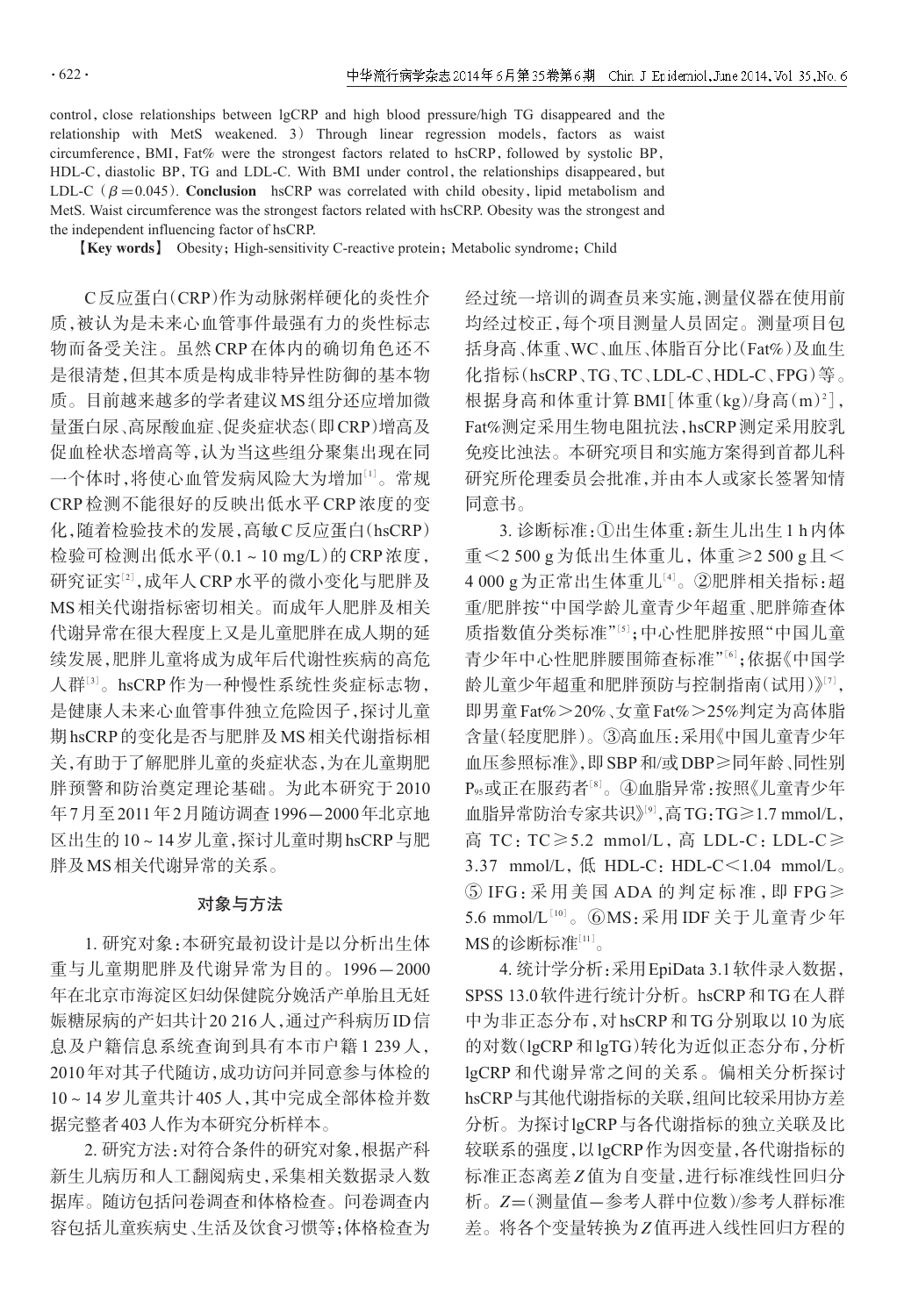优点在于标化了不同指标的测量单位,可以直接比较 各指标的 β 值。P<0.05为差异有统计学意义。

## 结 果

1. 一般情况:403 人中男童 219 人(54.3%)。 hsCRP 为非正态分布 $(M=0.5 \text{ mg/L}, P_{25} \sim P_{75}$ : 0.2~ 1.4 mg/L)。lgCRP在男女童间的分布差异有统计学 意义(t=2.613, P=0.009), 不同出生体重组间分布的 差异无统计学意义(F=0.340,P=0.712)。见表1。

|  | 表1 403名10~14岁儿童各项测定指标的分布 |
|--|--------------------------|
|  |                          |

| 指<br>标                                   | 总人群              | 男童               | 女童               |
|------------------------------------------|------------------|------------------|------------------|
| 年龄 $(\bar{x} \pm s, \bar{z})$            | $12.6 \pm 1.4$   | $12.5 \pm 1.4$   | $12.7 \pm 1.4$   |
| $h$ s $CRP(mg/L)$                        |                  |                  |                  |
| $P_{25}$                                 | 0.2              | 0.3              | 0.2              |
| $P_{50}$                                 | 0.5              | 0.6              | 0.4              |
| $P_{75}$                                 | 1.4              | 1.7              | 1.2              |
| $BMI(\bar{x} \pm s, kg/m^2)$             | $21.49 \pm 4.74$ | $22.07 \pm 4.91$ | $20.79 \pm 4.43$ |
| $SBP(\bar{x} \pm s, \text{mmHg})$        | $107.6 \pm 10.9$ | $109.6 \pm 11.0$ | $105.2 \pm 10.3$ |
| $DBP(\bar{x} \pm s, \text{mmHg})$        | $68.0 \pm 8.2$   | $68.3 \pm 8.0$   | $67.7 \pm 8.5$   |
| $WC(\bar{x} \pm s, cm)$                  | $71.6 \pm 11.9$  | $74.6 \pm 12.6$  | $68.0 \pm 10.0$  |
| $FPG(\overline{x} \pm s, \text{mmol/L})$ | $5.3 \pm 0.3$    | $5.3 \pm 0.3$    | $5.2 \pm 0.3$    |
| $HDL-C(\bar{x}\pm s,mmol/L)$             | $1.44 \pm 0.32$  | $1.44 \pm 0.34$  | $1.44 \pm 0.29$  |
| $LDL-C(\bar{x} \pm s, \text{mmol/L})$    | $2.37 \pm 0.66$  | $2.38 \pm 0.67$  | $2.34 \pm 0.65$  |
| $TG(\bar{x} \pm s, \text{mmol/L})$       | $1.08 \pm 0.79$  | $1.18 \pm 0.89$  | $0.96 \pm 0.65$  |
| $P_{25}$                                 | 0.60             | 0.66             | 0.56             |
| $P_{50}$                                 | 0.90             | 0.94             | 0.80             |
| $P_{75}$                                 | 1.25             | 1.49             | 1.17             |
| $TC(x \pm s, \text{mmol/L})$             | $4.23 \pm 0.82$  | $4.27 \pm 0.86$  | $4.19 \pm 0.78$  |
| $\text{Fat}\%(\overline{x} \pm s)$       | $25.05 \pm 9.57$ | $23.23 \pm 9.99$ | $27.21 \pm 8.58$ |

2. lgCRP 与各代谢指标间的相关性:控制儿童 出生体重、性别和年龄,将lgCRP分别与各代谢指标 做偏相关分析,结果见表2模型1。可见除lgCRP与 FPG 和 TC 间无显著相关性外,lgCRP 与 BMI、WC、 Fat%、SBP、DBP、FPG、LDL-C 和 TG 均存在明显正 相关,与HDL-C负相关。因肥胖与血压、血脂、血糖 代谢均相关[12],为控制肥胖的影响,在控制因素加上 BMI后,进行血压、血脂、血糖等指标和lgCRP的偏 相关分析(表2模型2)。可见在控制了BMI,即排除 肥胖的影响因素后,血压、血脂、血糖和lgCRP的相 关性被大大削弱,除LDL-C和lgCRP的偏相关系数 为0.102(P=0.041)外,其他指标和lgCRP不存在相 关性。

分析BMI和lgCRP的相关系数时,除了控制儿 童出生体重、性别、年龄外,同时控制 SBP、DBP、 FPG、HDL-C、LDL-C、lgTG、TC后,两者的相关系数 仍具有统计学意义(r=0.400,P<0.001)。

3. lgCRP 与各代谢异常的关系:对各代谢指标 进行异常值诊断后,分析lgCRP在不同代谢异常组 间的分布,并分别进行组间协方差分析。控制儿童 出生体重、性别和年龄后(表 3 模型 1),lgCRP 在是 否高FPG组间、是否低HDL-C组间、是否高TC组间 差异不明显(P>0.05),在其他代谢异常组间差异有 统计学意义(P<0.05)。为控制肥胖的影响,在控制 因素加上BMI后(表3模型2),可见在控制了BMI, 即排除肥胖的影响因素后,lgCRP 与代谢异常间的 联系被削弱或消失(与高血压、高TG的联系消失,与 MS的联系被削弱)。

4.hsCRP与各代谢指标联系强度的比较:为排 除各指标不同计量单位间的差异,计算各代谢指标 的Z值,将lgCRP作为因变量,各Z值分别作为自变 量,做线性回归分析,比较各代谢指标的β值,以反映 不同指标与hsCRP间的联系强度。控制儿童出生体 重、性别和年龄后(表 4 模型 1),可见除 FPG 和 TC 外,其他指标与lgCRP间的线性关系均有统计学意 义。比较各标准β值,可见肥胖相关的指标 WC、 BMI、Fat%与 hsCRP 的联系最密切,其次是 SBP、 HDL-C、DBP、lgTG和LDL-C。为排除肥胖的影响, 在控制因素加上 BMI 后(表 4 模型 2),只有 LDL-C 与hsCRP的线性关系仍存在,但已被大大削弱,其他 指标与hsCRP的线性关系消失。

#### 讨 论

对 hsCRP 的检测可较好反映 CRP 的轻微改 变,而后者作为一种可靠的炎症性标志物,成为独 立的心血管病危险因子[13]。有研究认为,hsCRP对 心血管病的预测价值高于传统危险因素中的生化 指标[<sup>14</sup>] 。因此,越来越多的学者建议 MS 组分还 应该增加能反映促炎症状态(如 hsCRP)增高的指 标[1]。本文数据也显示出在儿童中 hsCRP 与 MS

表2 lgCRP与各代谢指标的偏相关分析

| 模型 |    | BMI                      | WC                       | Fat%              | <b>SBP</b>   | DBP          | FPG.  | HDL-C        | LDL-C   | lgTG     | TC    |
|----|----|--------------------------|--------------------------|-------------------|--------------|--------------|-------|--------------|---------|----------|-------|
|    | r值 | 0.535                    | 0.528                    | 0.529             | 0.277        | 0.209        | 0.006 | $-0.260$     | 0.200   | 0.199    | 0.081 |
|    | Р值 | < 0.001                  | $\leq 0.001$             | $\leq 0.001$      | $\leq 0.001$ | $\leq 0.001$ | 0.905 | $\leq 0.001$ | < 0.001 | < 0.001  | 0.108 |
|    | r值 | $\qquad \qquad -$        | $\overline{\phantom{0}}$ | $\qquad \qquad -$ | 0.015        | 0.070        | 0.006 | $-0.034$     | 0.102   | $-0.007$ | 0.064 |
|    | Р值 | $\overline{\phantom{a}}$ | $\overline{\phantom{0}}$ | $\qquad \qquad -$ | 0.759        | 0.164        | 0.910 | 0.493        | 0.041   | 0.890    | 0.200 |

注:模型1控制变量为儿童出生体重、性别、年龄;模型2控制变量为儿童出生体重、性别、年龄、BMI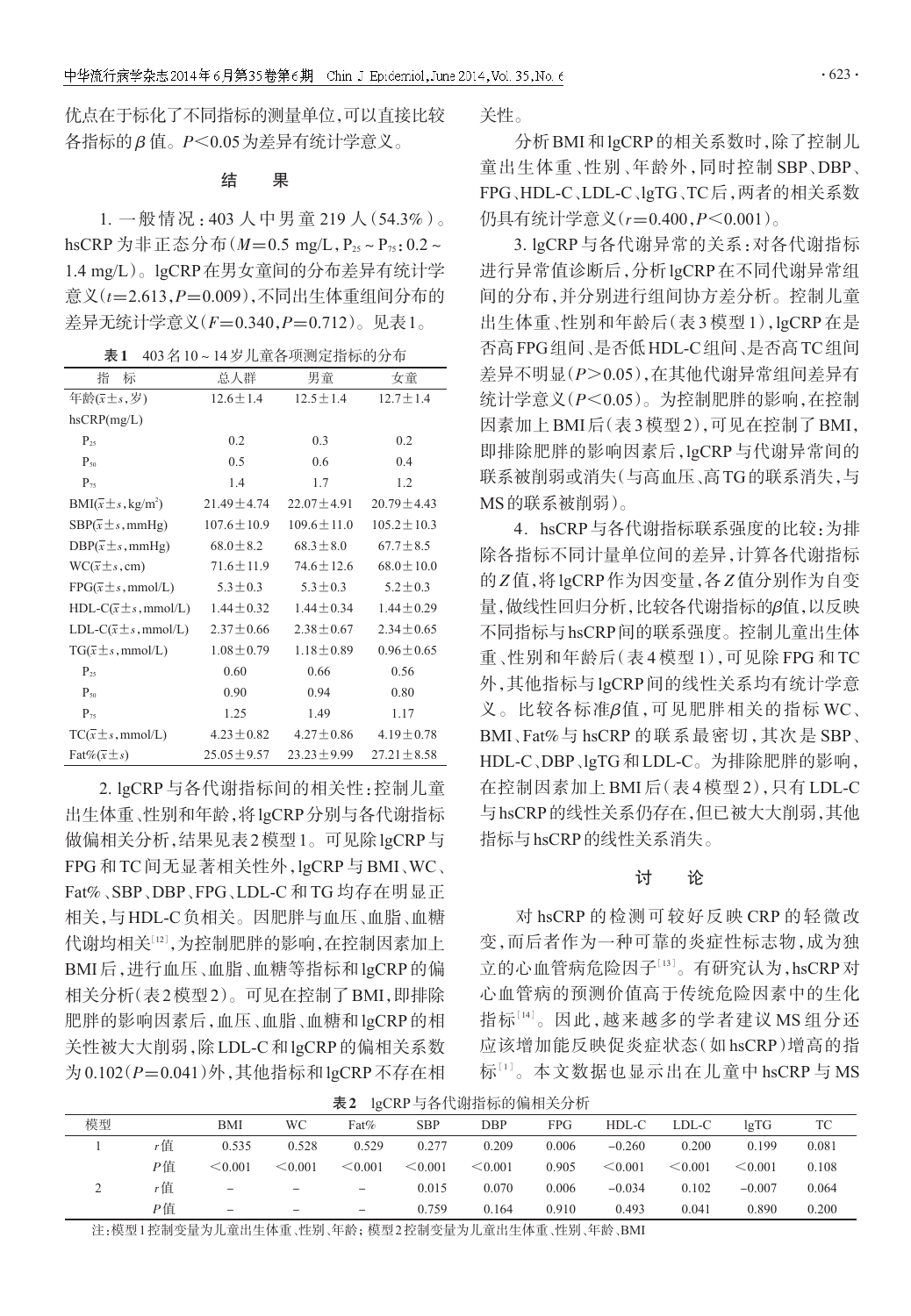| 表3 lgCRP在不同代谢组间的分布及组间差异 |
|-------------------------|
| 电捻的插音差公析                |

|         |                    |     | 比较的协方差分析 |                                       |       |       |
|---------|--------------------|-----|----------|---------------------------------------|-------|-------|
| 分组      | lgCRP              | 模型1 |          | 模型2                                   |       |       |
|         | $\bar{x} \pm s$    | 人数  | F值       | P值                                    | F值    | P值    |
| 体重状态    |                    |     | 60.640   | < 0.001                               |       |       |
| 正常      | $-0.404 \pm 0.453$ | 243 |          |                                       |       |       |
| 超重      | $-0.123 \pm 0.469$ | 67  |          |                                       |       |       |
| 肥胖      | $0.210 \pm 0.427$  | 93  |          |                                       |       |       |
| 中心性肥胖   |                    |     |          | $125.628 \le 0.001$                   |       |       |
| 否       | $-0.396 \pm 0.452$ | 270 |          |                                       |       |       |
| 是       | $0.149 \pm 0.440$  | 133 |          |                                       |       |       |
| 高体脂含量   |                    |     |          | $69.766 \le 0.001$                    |       |       |
| 否       | $-0.449 \pm 0.448$ | 167 |          |                                       |       |       |
| 是       | $-0.051 \pm 0.497$ | 236 |          |                                       |       |       |
| 高血压     |                    |     | 11.811   | 0.001                                 | 0.005 | 0.942 |
| 否       | $-0.244 \pm 0.512$ | 366 |          |                                       |       |       |
| 是       | $0.061 \pm 0.469$  | 37  |          |                                       |       |       |
| 高FPG    |                    |     | 1.262    | 0.262                                 | 0.146 | 0.703 |
| 否       | $-0.233 \pm 0.507$ | 336 |          |                                       |       |       |
| 是       | $-0.130 \pm 0.554$ | 67  |          |                                       |       |       |
| 低HDL-C  |                    |     | 1.508    | 0.220                                 | 0.954 | 0.329 |
| 否       | $-0.225 \pm 0.518$ | 373 |          |                                       |       |       |
| 是       | $-0.100 \pm 0.480$ | 30  |          |                                       |       |       |
| 高 LDL-C |                    |     |          | $17.640 \le 0.001$ $12.785 \le 0.001$ |       |       |
| 否       | $-0.246 \pm 0.507$ | 374 |          |                                       |       |       |
| 是       | $0.171 \pm 0.476$  | 29  |          |                                       |       |       |
| 高TG     |                    |     | 7.301    | 0.007                                 | 0.811 | 0.368 |
| 否       | $-0.245 \pm 0.515$ | 355 |          |                                       |       |       |
| 是       | $-0.003 \pm 0.471$ | 48  |          |                                       |       |       |
| 高TC     |                    |     | 1.914    | 0.167                                 | 1.808 | 0.180 |
| 否       | $-0.230 \pm 0.520$ | 355 |          |                                       |       |       |
| 是       | $-0.112 \pm 0.473$ | 48  |          |                                       |       |       |
| MS      |                    |     | 5.512    | 0.019                                 | 4.699 | 0.031 |
| 否       | $-0.231 \pm 0.515$ | 383 |          |                                       |       |       |
| 是       | $0.078 \pm 0.439$  | 20  |          |                                       |       |       |

注:模型1协方差分析控制变量为儿童出生体重、性别、年龄;模 型2协方差分析控制变量为儿童出生体重、性别、年龄、BMI

| 表 4 | lgCRP和各代谢指标Z值的线性回归分析 |
|-----|----------------------|
|-----|----------------------|

| 代谢指标       |          | 模型1      |         | 模型2       |          |       |  |
|------------|----------|----------|---------|-----------|----------|-------|--|
|            | β值       | $t$ 值    | P值      | $\beta$ 值 | $t$ 值    | Р值    |  |
| <b>BMI</b> | 0.289    | 12.627   | < 0.001 |           |          |       |  |
| WC         | 0.294    | 12.411   | < 0.001 |           |          |       |  |
| Fat%       | 0.277    | 12.449   | < 0.001 |           |          | -     |  |
| <b>SBP</b> | 0.149    | 5.752    | < 0.001 | 0.008     | 0.307    | 0.759 |  |
| <b>DBP</b> | 0.105    | 4.258    | < 0.001 | 0.031     | 1.394    | 0.164 |  |
| <b>FPG</b> | 0.003    | 0.119    | 0.905   | 0.003     | 0.113    | 0.910 |  |
| $HDL-C$    | $-0.137$ | $-5.364$ | < 0.001 | $-0.017$  | $-0.686$ | 0.493 |  |
| $LDL-C$    | 0.103    | 4.070    | < 0.001 | 0.045     | 2.049    | 0.041 |  |
| lgTG       | 0.105    | 4.045    | < 0.001 | $-0.003$  | $-0.138$ | 0.890 |  |
| <b>TC</b>  | 0.042    | 1.612    | 0.108   | 0.028     | 1.284    | 0.200 |  |

注:模型1控制变量为儿童出生体重、性别、年龄;模型2控制变 量为儿童出生体重、性别、年龄、BMI

及其组分联系密切。

本研究发现hsCRP与肥胖、血脂代谢、MS均相 关;肥胖相关指标 WC、BMI、Fat%与 hsCRP 联系最 密切,其次是SBP、HDL-C、DBP、TG和LDL-C;肥胖 是hsCRP最强且独立的影响因素。

肥胖是一种慢性炎症状态,可导致全身性内分 泌状态的缓慢改变,儿童肥胖可引发成年后多种疾 病''<sup>2」</sup>。2007年国际糖尿病联盟(IDF)发布了首个儿 童MS诊断标准,该标准如同成年人MS诊断标准均 将中心性肥胖放在最重要位置,而WC是评价中心 性肥胖简便方法,也是 MS 诊断的必要条件。本研 究发现 hsCRP 与 MS 及其组分联系密切,在各代谢 指标中,WC与hsCRP的联系最强,这也证实了炎性 因子 CRP 和肥胖的发病关联密切[15],而且在儿童中 已经出现强关联。在排除了肥胖的影响后,hsCRP 与糖脂代谢及MS间的联系被削弱或消失。同样证 实肥胖是儿童MS的最核心组分。

本研究显示 hsCRP 和血糖的联系无统计学意 义,此不同于其他研究结论。多项研究显示hsCRP 与糖尿病及其并发症的关系密切,糖尿病患者多数 伴有 hsCRP,并在糖尿病进展中发挥作用[16-18]。分 析其原因(表 3),虽然 lgCRP 在是否高 FPG 组间分 布的协方差分析不具有统计学意义,但分析数值,高 FPG组的lgCRP是大于非FPG组的,其差异无统计 学意义可能是因为相对于肥胖、高血压、高 TG、低 HDL-C(即 MS 的其他组分)而言,儿童血糖异常发 生率的绝对值较低[<sup>19</sup>] ,也可能本研究样本例数少之 故。另外有研究显示,hsCRP升高早于糖脂代谢异 常[20],基于此,也有可能是本研究选择的10~14岁 儿童还处于糖脂代谢异常的发展阶段,部分人群并 未显示出糖脂代谢异常。

此外,出生体重是儿童单纯性肥胖的一个重要 影响因素,不仅反映胎儿宫内的生长和营养状况,也 是决定出生后生长水平和速度以及健康状况的因素 之一。本研究利用队列研究的数据,控制了出生体 重对代谢的影响,分析CRP与肥胖及代谢异常的关 系,但在解释研究结果时仍有局限性,尚不能揭示 CRP和代谢异常的因果关系,还需通过大样本的队 列研究进一步证实hsCRP是否可以作为监测MS的 指标。

本研究分析了 hsCRP 与各代谢指标之间的关 系,并比较该关系在控制BMI前后的差异。研究显 示在儿童中肥胖已经导致炎症状态,并与糖脂代谢 联系密切,已成为 MS 各项指标的病理基础,表明